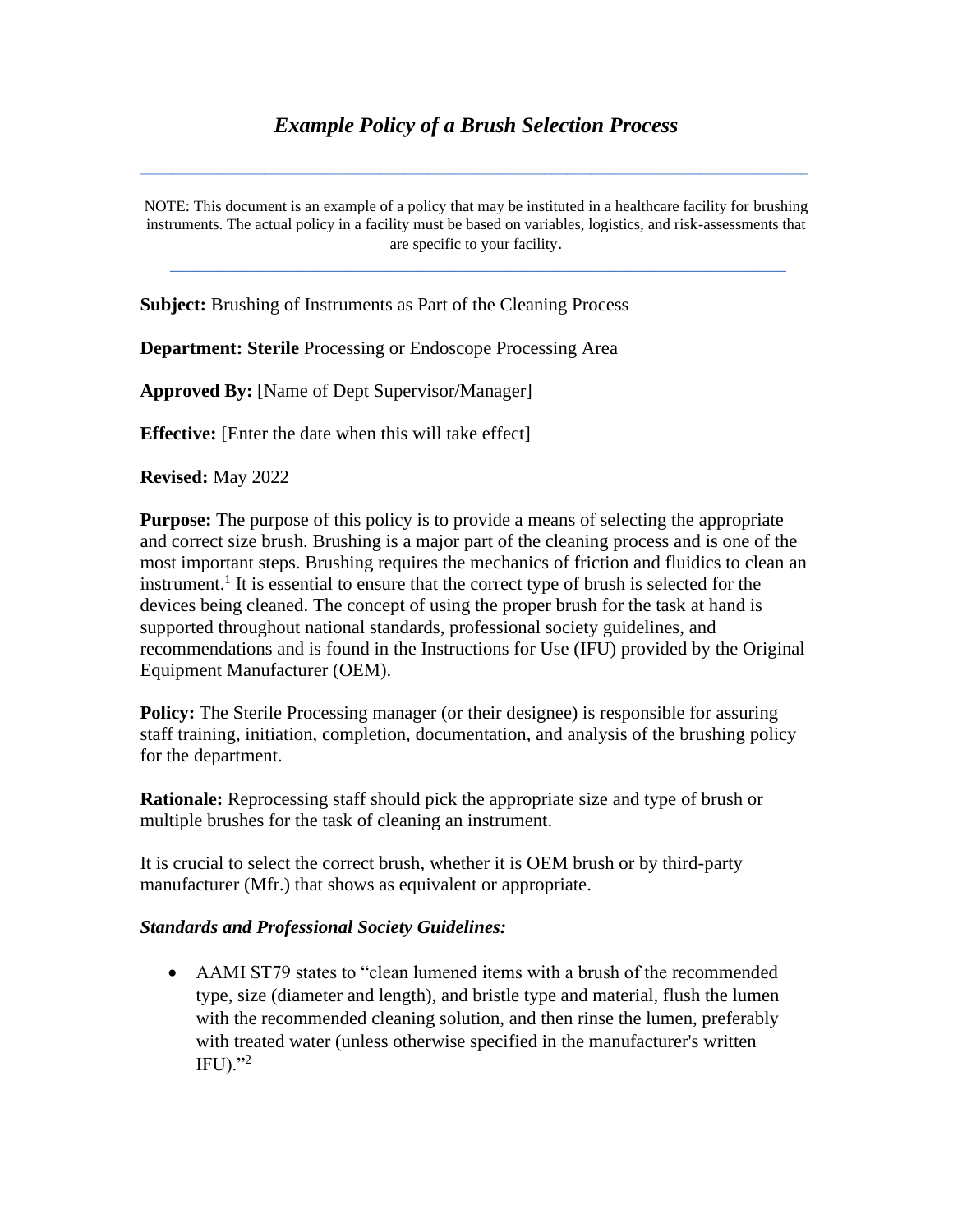- AAMI ST79 also states to "use brushes and other cleaning implements intended for use on medical devices; brushes should be checked for visible soil and damage following each use and should be frequently cleaned and disinfected. If the device manufacturer specifies a specific brush or cleaning implement, the brush or an equivalent should be used."<sup>2</sup>
- AAMI ST79 also states "Disposables should be separated by waste categories and disposed of in accordance with all federal, state and local regulations; single-use cleaning implements should be discarded after each use."
	- a. The healthcare facility's policy and procedure should designate what constitutes a "use".<sup>2</sup>
	- b. Example: A "use" may constitute one use of the brush on an instrument or may be one day dependent on the Mfr.'s IFU of the product.
- Furthermore, ST79 states that "brushes and other cleaning implements should be cleaned and decontaminated as recommended by the Mfr. at least daily or, preferably, after each use. Whenever possible, single-use brushes and other cleaning implements should be used and then disposed of afterwards." <sup>2</sup>
- According to AAMI ST91, "Clean all valve cylinders, openings, and forceps elevator housings with a cleaning brush of the length, width, and material designated in the endoscope manufacturer's written IFU."<sup>3</sup>
- The Food and Drug Administration (FDA) states to "have available appropriate size channel cleaning brushes." FDA classifies endoscope cleaning brushes as Class I medical devices and as accessory to a cleaning brush.<sup>4</sup>
- The CDC and HICPAC suggest to, "Use cleaning brushes appropriate for the size of the endoscope channel or port (e.g., bristles should contact surfaces). Cleaning items (e.g., brushes, cloth) should be disposable or, if they are not disposable, they should be thoroughly cleaned and either high-level disinfected or sterilized after each use."<sup>5</sup>
- AORN, in their practice guidelines, assert that, "All accessible channels and the distal end of the endoscope should be cleaned with a cleaning brush of the length, width, and material recommended by the endoscope manufacturer."<sup>6</sup>
- SGNA states to, "Have available appropriate size channel cleaning brushes; Use a brush size compatible with each channel; Endoscope cleaning brushes should be the appropriate size that assures contact with the surface (Peterson et al., 2011; Rutala et al., 2008)."<sup>7</sup>
- In an Olympus IFU, it is stated that for cleaning brushes and cleaning wire in the following reprocessing instructions, Olympus uses the terms "appropriate brush" and "appropriate surface brush".<sup>7</sup>

There are ASTM test methods that specify processes for brush Mfrs. to perform to demonstrate that their generic brush is equivalent to the brush that is specified in the IFU from the OEM. Therefore, the brush's ability to clean and be stated as equivalent to the OER brush is now based on actual test data, not just the Mfr.'s wording.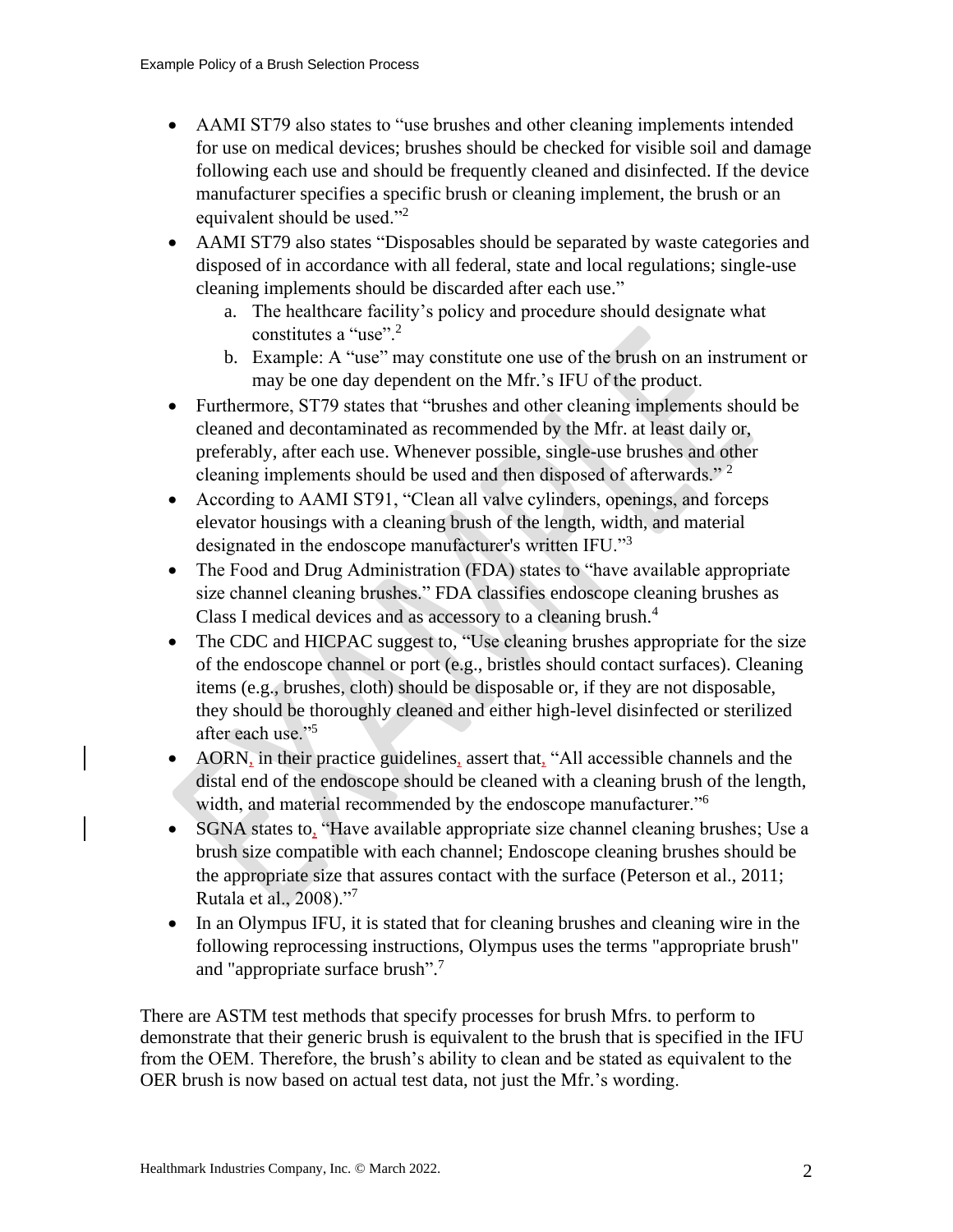In a peer-reviewed article by Basile et al., it is stated these ASTM test methods provide a means to quantitate the performance of brushes. They allow objective comparisons of similar designs from different sources and different designs of a brush to clean the same device. Quantifiable methods have now been developed for comparing two brushes that have been designed to clean the same target area(s). Thus, an OEM brush can be compared to another brush Mfr.'s brush, and if the results of the data show they are equivalent they can be used in place of the OEM brush. $8<sup>8</sup>$ 

The specific ASTM International standards to reference are:

- F3275-19 Standard Guide for Using a Force Tester to Evaluate the Performance of a Brush Part Designed to Clean the Internal Channel of a Medical Device
- F3276-19 Standard Guide for Using a Force Tester to Evaluate the Performance of a Brush Part Designed to Clean the External Surface of a Medical Device

## **Process of Selecting a Brush:**

Processing staff should have a method to ensure they have selected the correct brush and are competent on how to use it. There is a simple method to use to select brushes for the manual cleaning process, which can be used for any instrument found in the processing area.

- 1. Identify the type of surfaces to be cleaned on the instrument (e.g., external surfaces and their condition- rough, smooth, serrated, etc.).
- 2. Identify the internal surfaces of the instrument (e.g., diameter and length of the lumen) and if there are open or dead-end lumens.
- 3. Review the IFU for specific instrument for guidance on the specifications of the brush.
- 4. Finally, pick the correct brush type for the job from your inventory ensuring it matches the requirements for correct size, surface type, single-use or reusable, etc.

## *Procedure:*

Ensure the brushing is performed with the proper technique. Consult the IFU for the instrument and brush for guidance on recommended brushing methods. There are several methods that can be employed for brushing.

- Brush, flush, brush, inspect
- Pull through method
- Push through method
- Other techniques as instructed by the brush manufacturer.

### **General Brushing Considerations:**

- The brush diameter must be greater than or equal to the diameter of the inner lumen being brushed.
- The brush bristles must fully extend and contact the surface of the inner lumen.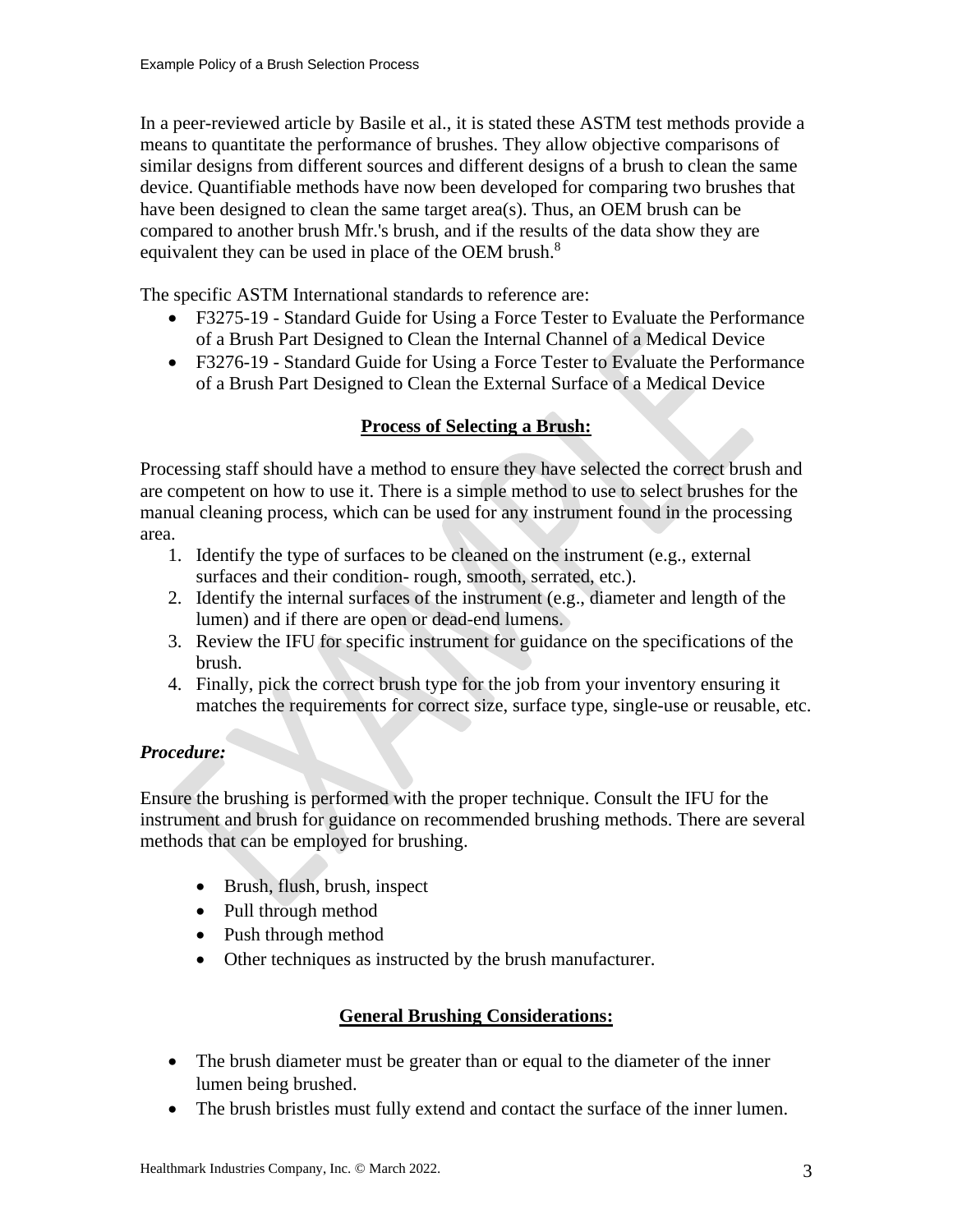- The brush should move easily in and out of the instrument.
- Tapered or irregular lumens may require the use of different brushes with different brush diameters.
- Brushing is a cleaning activity and is therefore to be performed only in the decontamination area (not in the clean or assembly side).
- Do not use a brush with metal bristles or any other types of bristle which can scratch and damage the instrument, unless the IFU from the OEM states a metal brush can be used.
- Only use brushes which the Mfr. has designated specifically for the purpose of reprocessing medical devices.

#### *Responsibility:*

The Sterile Processing manager (or their designee) is responsible for ensuring staff training, initiation, completion, documentation, and analysis for the brushing policy for the department.

### **Sample Competency for Brushing:**

#### **Name**:

**Competency Statement:** Complies with the healthcare facility's policy and procedure for brushing instruments in the processing area.

#### **Key**:

**1 =** Performs independently and consistently. Asks for assistance in new situations.

**2 =** Performs with minimal guidance and direction. Asks for assistance when necessary. **3 =** Performs with maximal guidance and direction. Preceptor dependent. Consistently needs assistance.

#### **Comments:**

|                                   | Date: |
|-----------------------------------|-------|
|                                   |       |
| Learner: $\overline{\phantom{a}}$ |       |

 $\Box$ 

For both pre- and post-cleaning of the instrument, consider proper storage of the brushes. For reusable brushes, ensure that they are cleaned and disinfected or sterilized at the appropriate intervals as recommended by the brush manufacturer.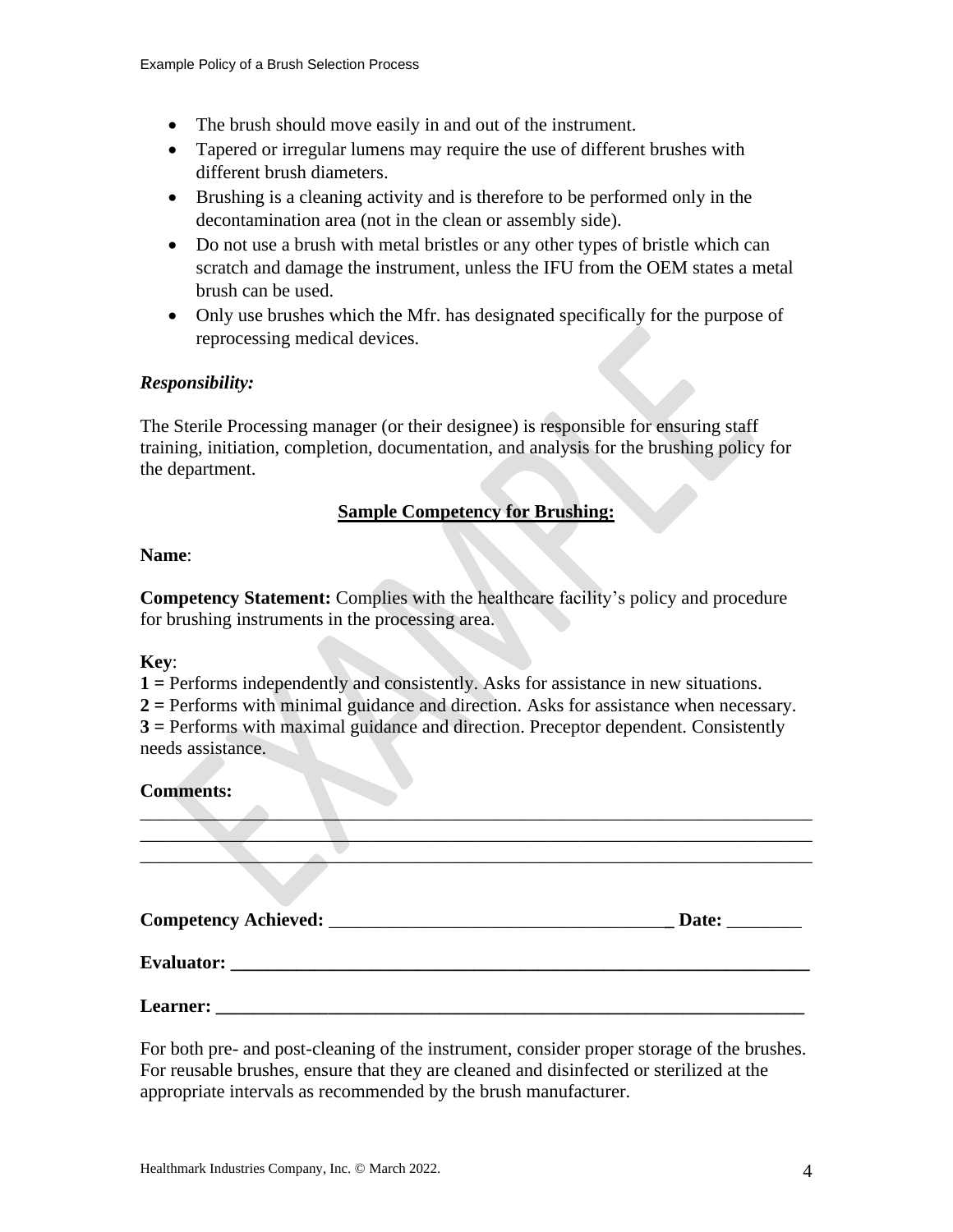This document references standards and professional society guidelines do not state that the brush used to clean the instrument has to be the exact model number that is listed in the IFU. Healthcare facilities may choose a different brush model but become responsible for matching the instrument IFU's specifications. This document gives guidance on how to do that correctly and discusses the ASTM test methods a Mfr. should use to demonstrate the equivalence of their brush.

| <b>Critical Behavior</b>                                    | 1            | $\overline{2}$ | 3 |
|-------------------------------------------------------------|--------------|----------------|---|
| Wears the proper PPE per the facility policy because        |              |                |   |
| brushing is an act of cleaning that takes place in the      |              |                |   |
| decontamination area.                                       |              |                |   |
| Employee is aware brushing requires both friction and       |              |                |   |
| fluid to clean any item.                                    |              |                |   |
| Ensure selected cleaning solutions for the cleaning of any  |              |                |   |
| items with any type of brushes.                             |              |                |   |
| Identifies the item and its surfaces to be cleaned by       |              |                |   |
| examining the external and internal surfaces.               |              |                |   |
| Reads/reviews IFU for any specific brushes for the item to  |              |                |   |
| be cleaned.                                                 |              |                |   |
| Picks the brush(es) from the facility's inventory.          |              |                |   |
|                                                             |              |                |   |
| <b>Critical Behavior</b>                                    | $\mathbf{1}$ | $\overline{2}$ | 3 |
| Per Mfr.'s IFU cleans the outside surface while keeping the |              |                |   |
| instrument completely under the waterline.                  |              |                |   |
| Inspects the brush before use.                              |              |                |   |
| After cleaning the exterior-surface, follow the IFU for     |              |                |   |
| cleaning the interior-surface.                              |              |                |   |
|                                                             |              |                |   |
| (If there is no interior surface, inspects the item for     |              |                |   |
| cleanliness. If clean, follow the IFU to the next step.)    |              |                |   |
| Cleans the interior-surface with the proper sized brush to  |              |                |   |
| match the diameter of the inner-surface of the item.        |              |                |   |
| Follows the correct method to clean the inner surface per   |              |                |   |